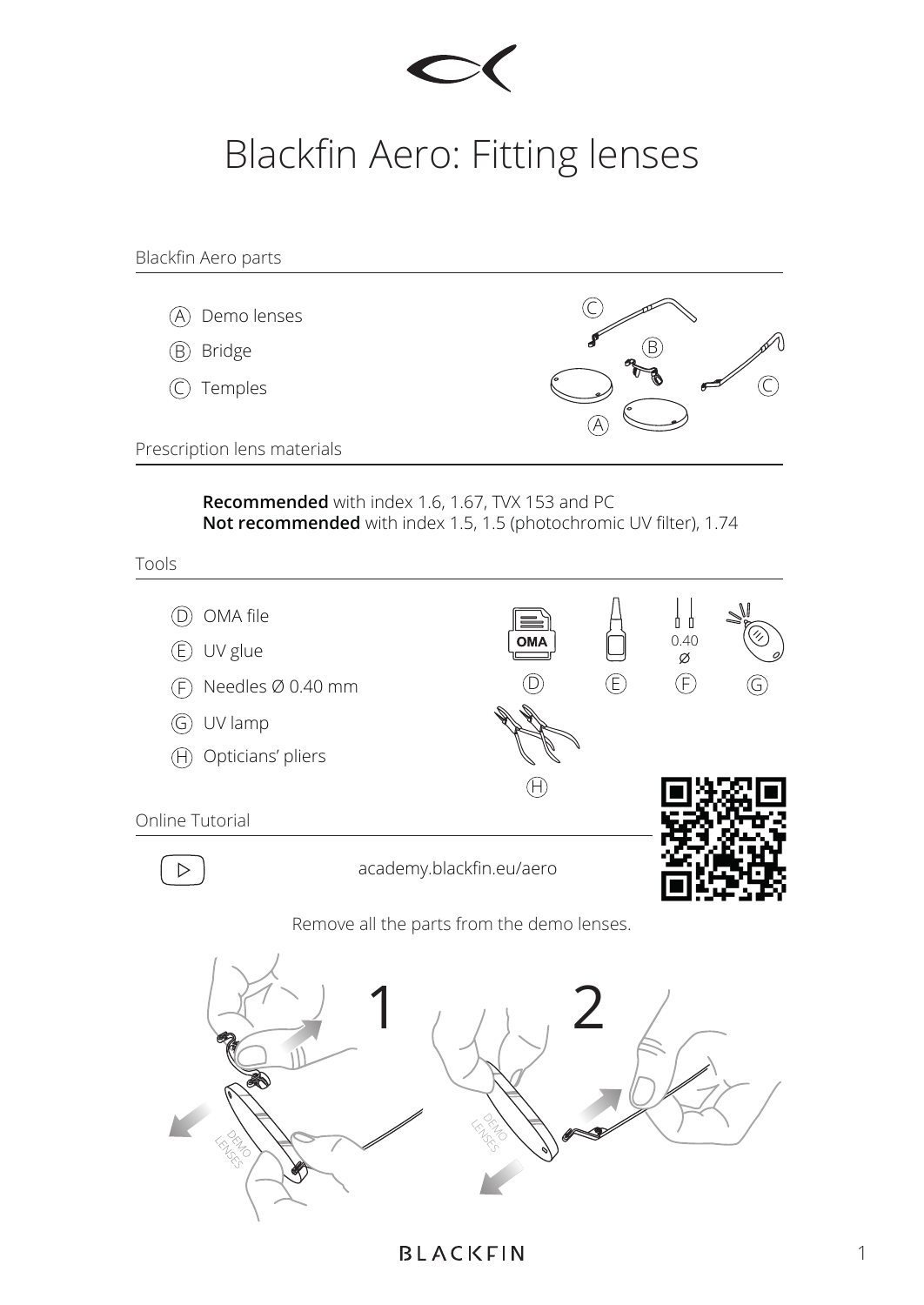

Cut the lens following the instructions in the **OMA** file or by probing the lens.

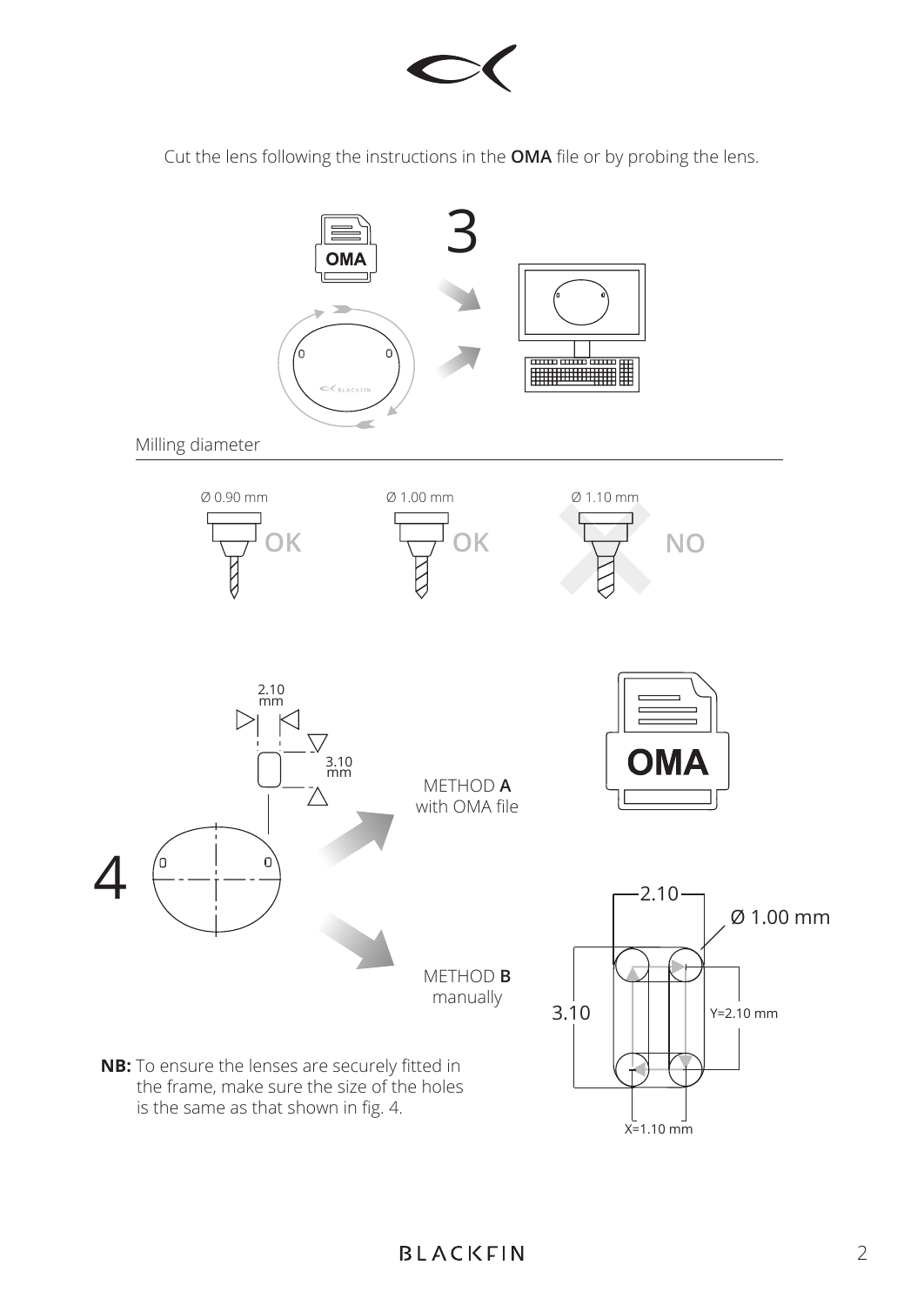

## **WARNING:**

Do not alter the angle of the tips of the hooks, **they must be parallel.**



Use a needle Ø 0.40 mm to place a small amount of glue on top of the holes on the hooks.



Fix the bridge to the lenses, making sure they are inserted correctly as shown in fig. 8, and checking the front is aligned properly (fig. 9). **Dry under a UV lamp for 10 seconds.**

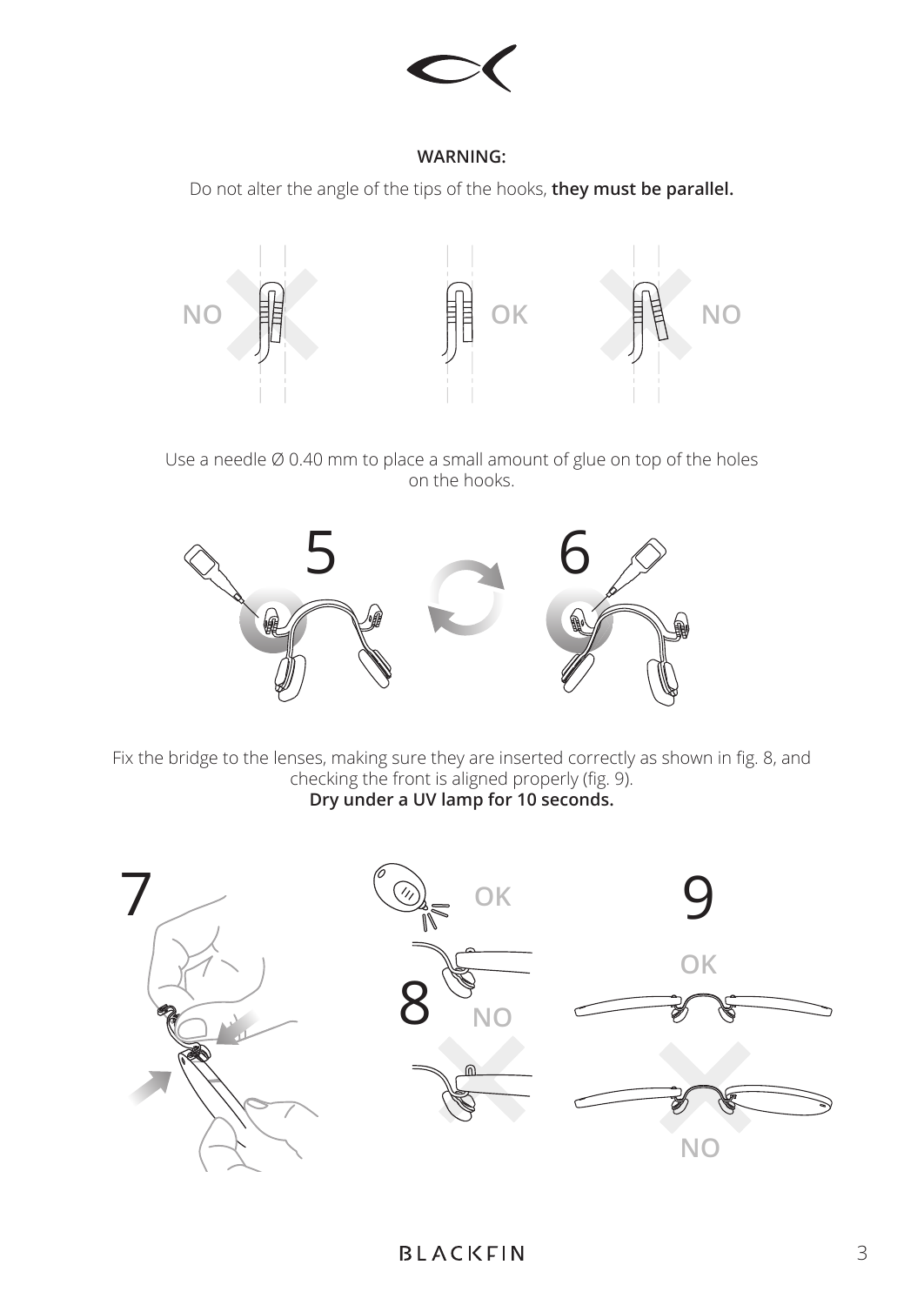

Use a needle Ø 0.40 mm to place a small amount of glue on top of the holes on the hooks.



Fix the lugs and temples to the lenses, making sure the hooks are correctly inserted as shown in fig. 13, and that the temples are tilted properly to ensure the pantoscopic angle is 7° as shown in fig. 14. **Dry under a UV lamp for 10 seconds.**



**TIP:**

To ensure the UV glue adheres properly, wait a couple of hours before using the glasses.

Use two pairs of opticians' pliers to make further adjustments to the pantoscopic angle and the temple angle to ensure a comfortable fit for the customer.



Always handle the parts carefully to prevent damaging their finish.